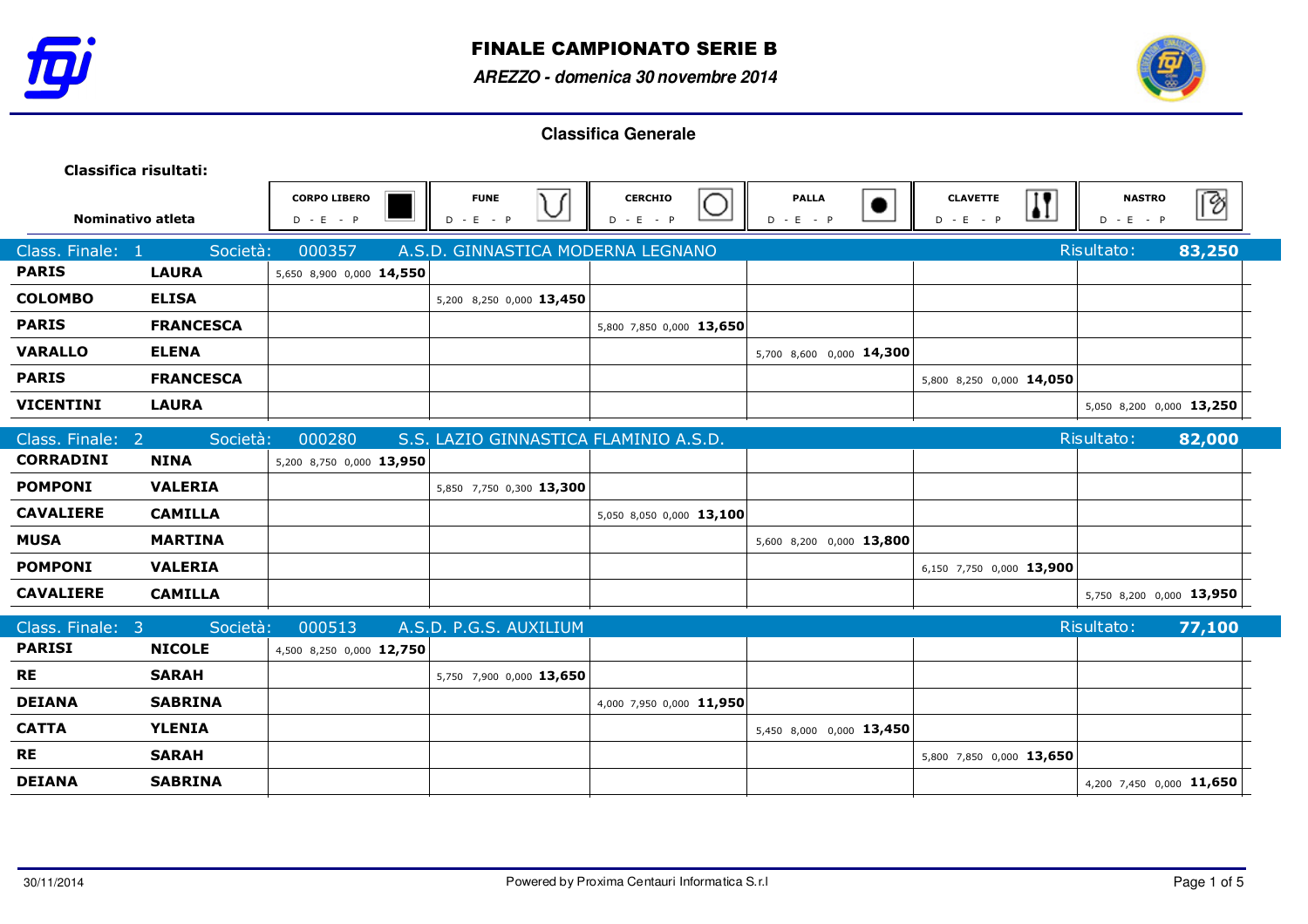



| Classifica risultati: |                    |                                    |                                  |                               |                             |                                                        |                              |        |
|-----------------------|--------------------|------------------------------------|----------------------------------|-------------------------------|-----------------------------|--------------------------------------------------------|------------------------------|--------|
| Nominativo atleta     |                    | <b>CORPO LIBERO</b><br>$D - E - P$ | <b>FUNE</b><br>$D - E - P$       | <b>CERCHIO</b><br>$D - E - P$ | <b>PALLA</b><br>$D - E - P$ | $\overline{\bf \Pi}$<br><b>CLAVETTE</b><br>$D - E - P$ | <b>NASTRO</b><br>$D - E - P$ | P      |
| Class. Finale: 4      | Società:           | 002694                             | GINNASTICA ARETE A.S.D.          |                               |                             |                                                        | Risultato:                   | 77,050 |
| <b>TUCCIO</b>         | <b>CRISTINA</b>    | 4,900 8,300 0,000 13,200           |                                  |                               |                             |                                                        |                              |        |
| <b>SANTANGELO</b>     | <b>GIUSEPPINA</b>  |                                    | 4,850 7,750 0,000 12,600         |                               |                             |                                                        |                              |        |
| <b>LICCIARDELLO</b>   | <b>CRISTINA</b>    |                                    |                                  | 6,050 7,900 0,000 13,950      |                             |                                                        |                              |        |
| <b>MENDOLA</b>        | <b>ALICE</b>       |                                    |                                  |                               | 5,000 7,400 0,000 12,400    |                                                        |                              |        |
| <b>LICCIARDELLO</b>   | <b>CRISTINA</b>    |                                    |                                  |                               |                             | 5,150 8,000 0,000 13,150                               |                              |        |
| <b>SANTANGELO</b>     | <b>GIUSEPPINA</b>  |                                    |                                  |                               |                             |                                                        | 4,150 7,600 0,000 11,750     |        |
| Class. Finale: 5      | Società:           | 000404                             | A.S.DIL. A.S.GINNASTICA VALENTIA |                               |                             |                                                        | Risultato:                   | 76,700 |
| <b>GABRIELI</b>       | <b>ALICE</b>       | 5,100 8,550 0,000 13,650           |                                  |                               |                             |                                                        |                              |        |
| <b>SAVIOLO</b>        | <b>GIORGIA</b>     |                                    | 4,000 7,550 0,000 11,550         |                               |                             |                                                        |                              |        |
| <b>MANASIA</b>        | <b>CHIARA</b>      |                                    |                                  | 6,100 8,050 0,000 14,150      |                             |                                                        |                              |        |
| <b>MULLISI</b>        | <b>MIKELANXHEL</b> |                                    |                                  |                               | 4,100 7,900 0,000 12,000    |                                                        |                              |        |
| <b>PINTO</b>          | <b>SOFIA</b>       |                                    |                                  |                               |                             | 5,400 7,700 0,000 13,100                               |                              |        |
| <b>RE</b>             | <b>CECILIA</b>     |                                    |                                  |                               |                             |                                                        | 5,450 7,100 0,300 12,250     |        |
| Class. Finale: 6      | Società:           | 000591                             | POL.PONTEVECCHIO SEZ. GINNASTICA |                               |                             |                                                        | Risultato:                   | 76,150 |
| <b>SPECCHIULLI</b>    | <b>LAURA</b>       | 4,750 8,300 0,000 13,050           |                                  |                               |                             |                                                        |                              |        |
| <b>BASTA</b>          | <b>ANNA</b>        |                                    | 5,000 7,550 0,000 12,550         |                               |                             |                                                        |                              |        |
| <b>FARISELLI</b>      | <b>SARA</b>        |                                    |                                  | 5,350 7,900 0,000 13,250      |                             |                                                        |                              |        |
| <b>VENTURI</b>        | <b>ALESSANDRA</b>  |                                    |                                  |                               | 4,500 7,550 0,000 12,050    |                                                        |                              |        |
| <b>FARISELLI</b>      | <b>SARA</b>        |                                    |                                  |                               |                             | 5,200 7,950 0,000 13,150                               |                              |        |
| <b>BASTA</b>          | <b>ANNA</b>        |                                    |                                  |                               |                             |                                                        | 4,500 7,600 0,000 12,100     |        |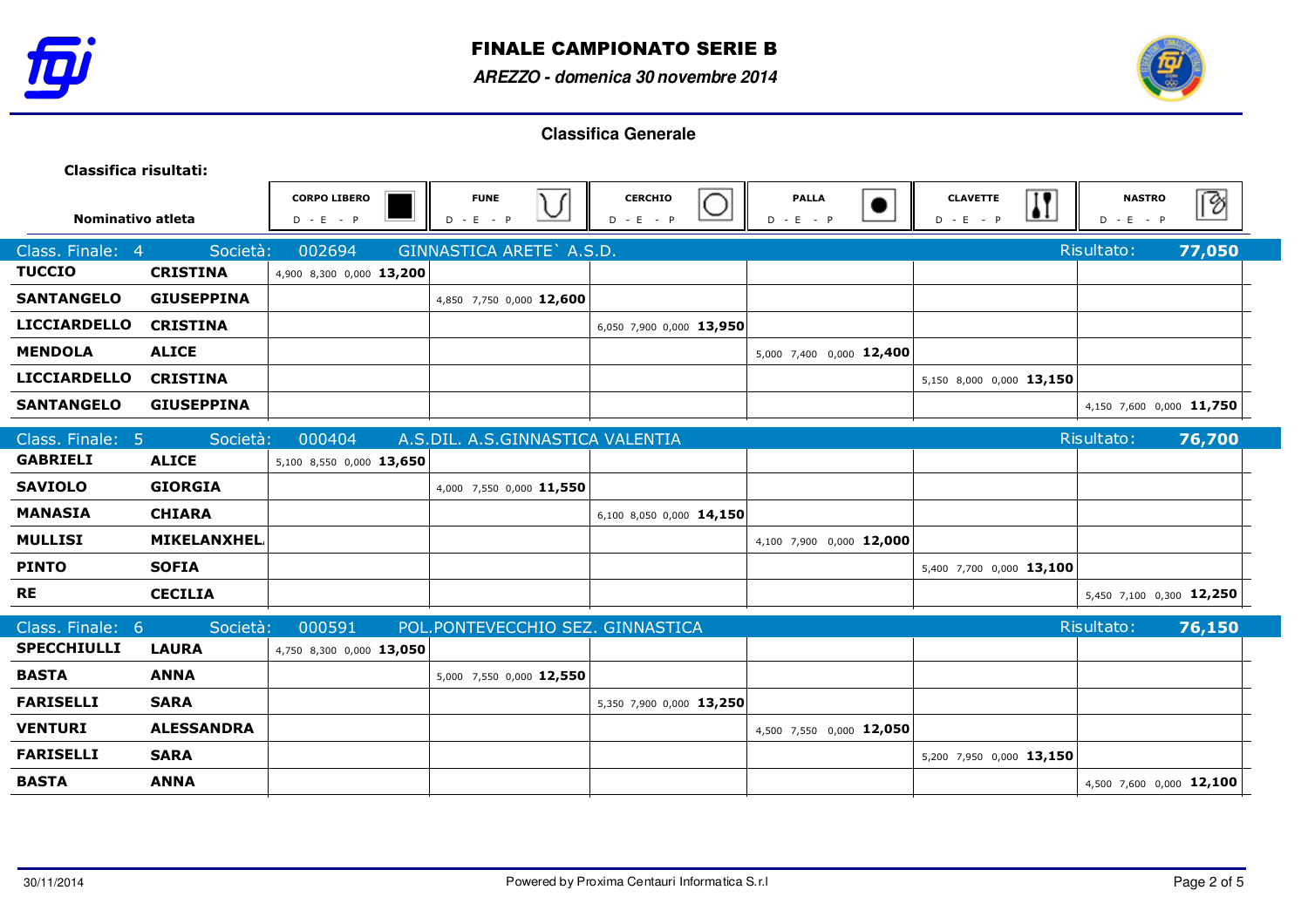



| Classifica risultati:            |                   |                                    |                                      |                               |                             |                                                |                              |        |
|----------------------------------|-------------------|------------------------------------|--------------------------------------|-------------------------------|-----------------------------|------------------------------------------------|------------------------------|--------|
| Nominativo atleta                |                   | <b>CORPO LIBERO</b><br>$D - E - P$ | <b>FUNE</b><br>V<br>$D - E - P$      | <b>CERCHIO</b><br>$D - E - P$ | <b>PALLA</b><br>$D - E - P$ | <b>CLAVETTE</b><br>$\mathbf{H}$<br>$D - E - P$ | <b>NASTRO</b><br>$D - E - P$ | ि      |
| Class. Finale:<br>$\overline{7}$ | Società:          | 001891                             | A.S. SOCIETA` RITMICA 2000 A.S. DIL. |                               |                             |                                                | Risultato:                   | 73,950 |
| <b>BAJRAKTARI</b>                | <b>ANTONIETTA</b> | 4,500 8,350 0,000 12,850           |                                      |                               |                             |                                                |                              |        |
| <b>ANGIUS</b>                    | <b>MARINA</b>     |                                    | 4,950 8,000 0,000 12,950             |                               |                             |                                                |                              |        |
| <b>SARRITZU</b>                  | <b>SARA</b>       |                                    |                                      | 4,750 7,450 0,000 12,200      |                             |                                                |                              |        |
| <b>PUGGIONI</b>                  | <b>VERONICA</b>   |                                    |                                      |                               | 4,300 7,600 0,000 11,900    |                                                |                              |        |
| <b>SARRITZU</b>                  | <b>SARA</b>       |                                    |                                      |                               |                             | 4,450 7,150 0,000 11,600                       |                              |        |
| <b>MULAS</b>                     | <b>VERONICA</b>   |                                    |                                      |                               |                             |                                                | 4,400 8,050 0,000 12,450     |        |
| Class. Finale: 8                 | Società:          | 000984                             | GIMNALL A.S.D.                       |                               |                             |                                                | Risultato:                   | 73,050 |
| <b>MEOLI</b>                     | <b>CHIARA</b>     | 4,500 8,000 0,000 12,500           |                                      |                               |                             |                                                |                              |        |
| <b>MOZZI</b>                     | <b>CAMILLA</b>    |                                    | 4,900 7,250 0,000 12,150             |                               |                             |                                                |                              |        |
| <b>PAGNINI</b>                   | <b>MAYRA</b>      |                                    |                                      | 5,900 7,350 0,000 13,250      |                             |                                                |                              |        |
| <b>PAGNINI</b>                   | <b>MAYRA</b>      |                                    |                                      |                               | 4,800 7,600 0,000 12,400    |                                                |                              |        |
| <b>MOZZI</b>                     | <b>CAMILLA</b>    |                                    |                                      |                               |                             | 4,950 7,100 0,000 12,050                       |                              |        |
| <b>MAGI</b>                      | <b>BENEDETTA</b>  |                                    |                                      |                               |                             |                                                | 3,600 7,100 0,000 10,700     |        |
| Class. Finale: 9                 | Società:          | 001301                             | A.S.D. IRIS                          |                               |                             |                                                | Risultato:                   | 72,150 |
| <b>VETTORI</b>                   | <b>CARLOTTA</b>   | 4,750 8,450 0,000 13,200           |                                      |                               |                             |                                                |                              |        |
| <b>LATINI</b>                    | <b>ELISA</b>      |                                    | 5,100 7,900 0,000 13,000             |                               |                             |                                                |                              |        |
| <b>BELLI</b>                     | <b>GIULIA</b>     |                                    |                                      | 3,900 7,400 0,000 11,300      |                             |                                                |                              |        |
| <b>BELLACCI</b>                  | <b>YLENIA</b>     |                                    |                                      |                               | 4,200 7,650 0,000 11,850    |                                                |                              |        |
| <b>MORANDI</b>                   | <b>LAVINIA</b>    |                                    |                                      |                               |                             | 3,700 7,250 0,000 10,950                       |                              |        |
| <b>LATINI</b>                    | <b>ELISA</b>      |                                    |                                      |                               |                             |                                                | 5,050 7,100 0,300 11,850     |        |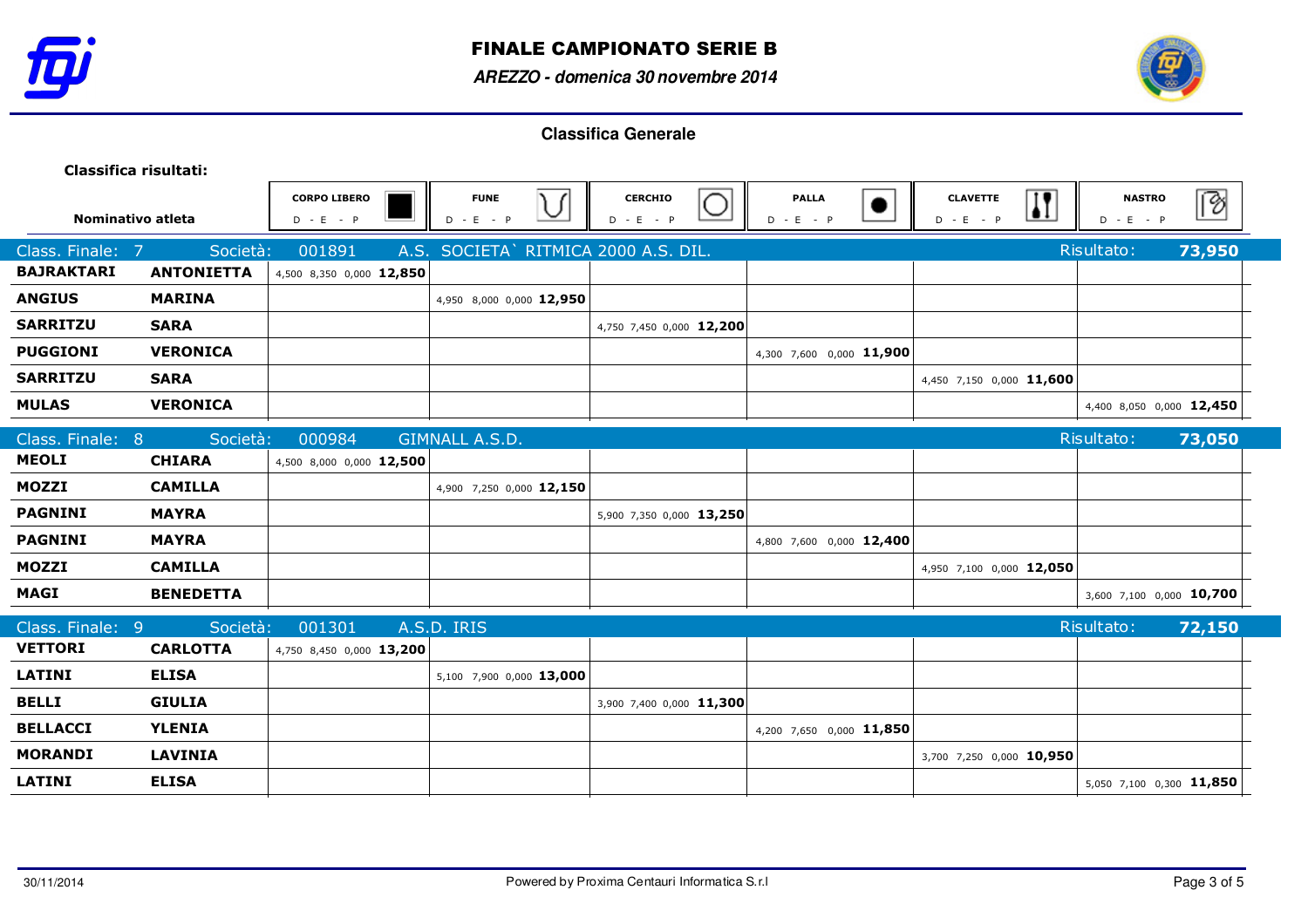



| Classifica risultati: |                  |                                    |                                                        |                               |                             |                                |                                                         |                          |
|-----------------------|------------------|------------------------------------|--------------------------------------------------------|-------------------------------|-----------------------------|--------------------------------|---------------------------------------------------------|--------------------------|
| Nominativo atleta     |                  | <b>CORPO LIBERO</b><br>$D - E - P$ | <b>FUNE</b><br>$\overline{\mathcal{C}}$<br>$D - E - P$ | <b>CERCHIO</b><br>$D - E - P$ | <b>PALLA</b><br>$D - E - P$ | <b>CLAVETTE</b><br>$D - E - P$ | $\overline{\mathbf{H}}$<br><b>NASTRO</b><br>$D - E - P$ | $\boxed{?}$              |
| Class. Finale:        | 10<br>Società:   | 002783                             | A.S.D. GINNASTICA RITMICA IRIS                         |                               |                             |                                | Risultato:                                              | 70,050                   |
| <b>CANTATORE</b>      | <b>ANNAPAOLA</b> | 5,100 8,800 0,000 13,900           |                                                        |                               |                             |                                |                                                         |                          |
| <b>MAGGIO</b>         | <b>DORIANA</b>   |                                    | 3,550 6,900 0,000 10,450                               |                               |                             |                                |                                                         |                          |
| <b>PAPARELLA</b>      | <b>SILVANA</b>   |                                    |                                                        | 4,550 7,250 0,000 11,800      |                             |                                |                                                         |                          |
| <b>MAGGIO</b>         | <b>DORIANA</b>   |                                    |                                                        |                               | 4,200 7,050 0,000 11,250    |                                |                                                         |                          |
| <b>LAVACCA</b>        | <b>ERIKA</b>     |                                    |                                                        |                               |                             | 3,950 7,400 0,000 11,350       |                                                         |                          |
| <b>PAPARELLA</b>      | <b>SILVANA</b>   |                                    |                                                        |                               |                             |                                |                                                         | 4,300 7,000 0,000 11,300 |
| Class. Finale: 11     | Società:         | 000562                             | A.S.D. POSEIDON                                        |                               |                             |                                | Risultato:                                              | 69,850                   |
| <b>BOVE</b>           | <b>FLAMINIA</b>  | 4,100 8,050 0,000 12,150           |                                                        |                               |                             |                                |                                                         |                          |
| <b>IANNICELLA</b>     | <b>SARA</b>      |                                    | 3,650 7,150 0,000 10,800                               |                               |                             |                                |                                                         |                          |
| <b>ATTARDI</b>        | <b>BERENICE</b>  |                                    |                                                        | 5,600 7,500 0,000 13,100      |                             |                                |                                                         |                          |
| <b>SOLFINO</b>        | <b>ARIANNA</b>   |                                    |                                                        |                               | 3,700 7,100 0,000 10,800    |                                |                                                         |                          |
| <b>IANNICELLA</b>     | <b>SARA</b>      |                                    |                                                        |                               |                             | 4,500 7,400 0,000 11,900       |                                                         |                          |
| <b>ATTARDI</b>        | <b>BERENICE</b>  |                                    |                                                        |                               |                             |                                |                                                         | 4,150 6,950 0,000 11,100 |
| Class. Finale:        | Società:<br>12   | 002771                             | A.S.D. GINNASTICA ETEREA                               |                               |                             |                                | Risultato:                                              | 69,050                   |
| <b>CICCOTELLI</b>     | <b>MICHELA</b>   | 4,850 7,900 0,000 12,750           |                                                        |                               |                             |                                |                                                         |                          |
| <b>LEMMA</b>          | <b>FEDERICA</b>  |                                    | 4,400 6,800 0,000 11,200                               |                               |                             |                                |                                                         |                          |
| <b>D</b> `ANGELO      | <b>CARLA</b>     |                                    |                                                        | 3,650 6,600 0,000 10,250      |                             |                                |                                                         |                          |
| <b>PAPPONETTI</b>     | <b>BEATRICE</b>  |                                    |                                                        |                               | 3,650 7,000 0,000 10,650    |                                |                                                         |                          |
| <b>LEMMA</b>          | <b>FEDERICA</b>  |                                    |                                                        |                               |                             | 5,200 7,300 0,000 12,500       |                                                         |                          |
| <b>D'ANGELO</b>       | <b>CARLA</b>     |                                    |                                                        |                               |                             |                                |                                                         | 4,700 7,000 0,000 11,700 |